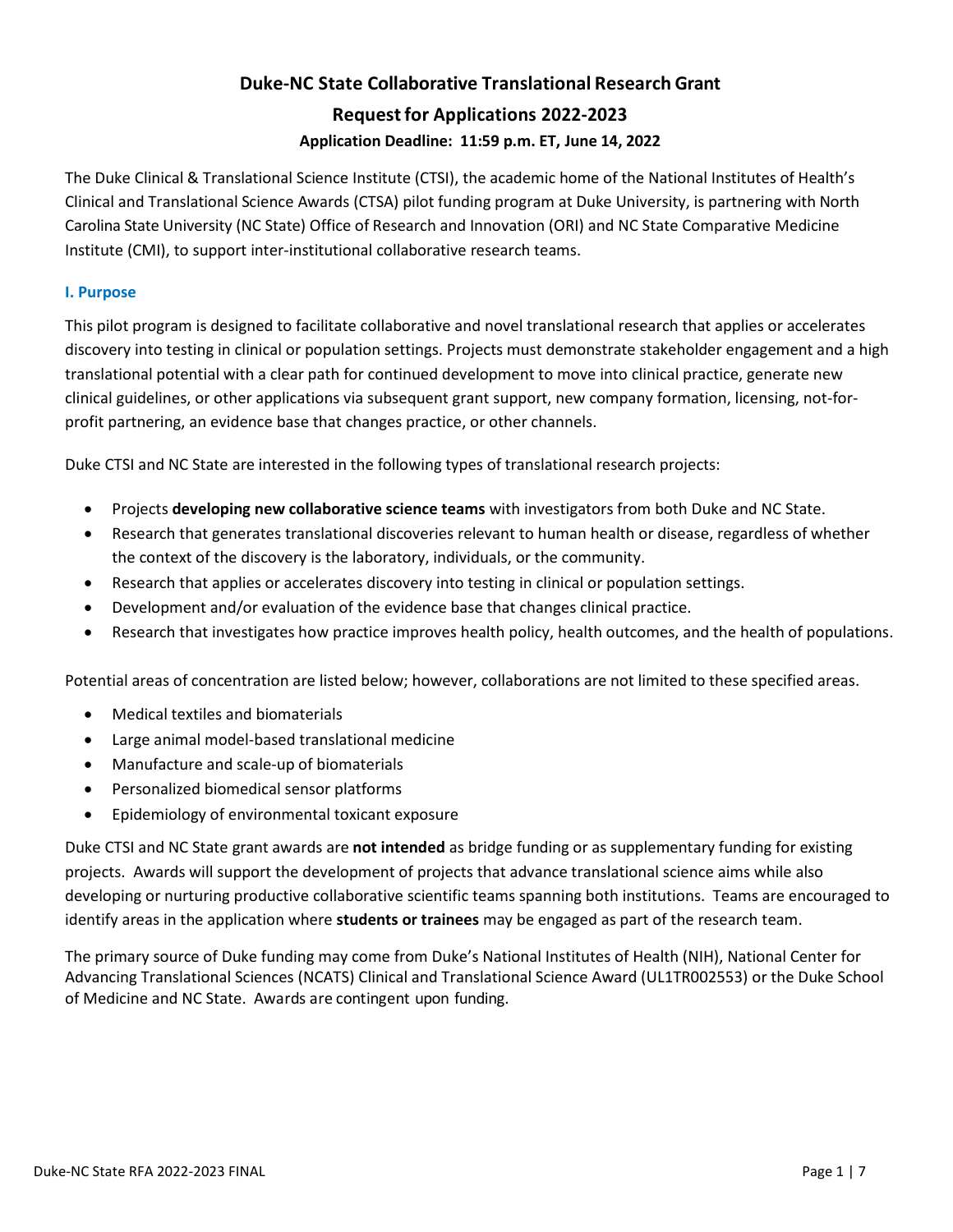#### **II. Key Dates**

- Application Submission Deadline: June 14, 2022
- Selection of Awardees: July/August 2022
- Funding Period: The budget period is for 12 months beginning October 1, 2022 and ending September 30, 2023.

## **III. Eligibility**

- Proposed projects must involve a lead investigator from Duke and a lead investigator from NC State. Proposals by cross disciplinary new teams of investigators are encouraged. Applicants at each institution must have a fulltime faculty appointment and have principal investigator status per the specific institution's written policy (Duke [policy;](https://myresearchpath.duke.edu/procedure-requesting-eligibility-serve-principal-investigator) NC State [policy\)](https://research.ncsu.edu/sparcs/policies-and-procedures/pi-eligibility/).
- More than one proposal may be submitted per NC State or Duke Faculty member acting as PI, but the faculty member is only eligible to receive one award per funding cycle from this Duke CTSI pilot funding mechanism.
- Duke-NC State teams whose proposals for this program were not previously selected for funding may submit a revised application. See Section VI. "Application Procedure" for more details.
- Interested investigators who need assistance in identifying collaborators at Duke can use [Scholars@Duke](https://scholars.duke.edu/) or contact Duke CTSI [\(ctsifunding@duke.edu\).](mailto:ctsifunding@duke.edu)) Interested investigators who need assistance in identifying collaborators at NC State can use [ResearchGate](https://www.researchgate.net/institution/North_Carolina_State_University) or contact ORI at research-development@ncsu.edu.

## **IV. Funding**

- Each institution will support the research activities of its respective investigators. Duke CTSI and NC State will each fund up to \$25,000 direct costs, for a total of \$50,000 per project. Funds will not be subcontracted from one institution to the other.
- Awards are contingent upon funding.
- The Duke-NC State awards are not meant as bridge funding or as supplementary funding for existing projects. **Requests for no-cost extensions will not be approved**.
- **Note for Duke Investigators:** This award is internally funded and does **not** need to be routed through Office of Research Administration (ORA). However, we strongly recommend that you include your grants team in the preparation of this proposal budget.

## **V. Review Process and Evaluation Criteria**

Applications will be reviewed by a joint Duke CTSI-NC State Study Section. Evaluation criteria will include:

- Significance of the work
- Novelty/innovation of the research idea
- Relevance of the proposed study to translational research
- Applicants are a multidisciplinary team who have not previously published or been awarded grants together in this area of research OR the work represents a significant change of research direction for the collaborators
- Potential for the project to lead to future external funding or to a commercialization opportunity or an evidence base that changes practice
- Soundness of the proposed methods
- Feasibility of accomplishing the stated project goals within the one-year project period
- Translational potential of the opportunity as it pertains to proposed area of research
- Level of stakeholder engagement
- Trainee/student engagement plan if including trainees/students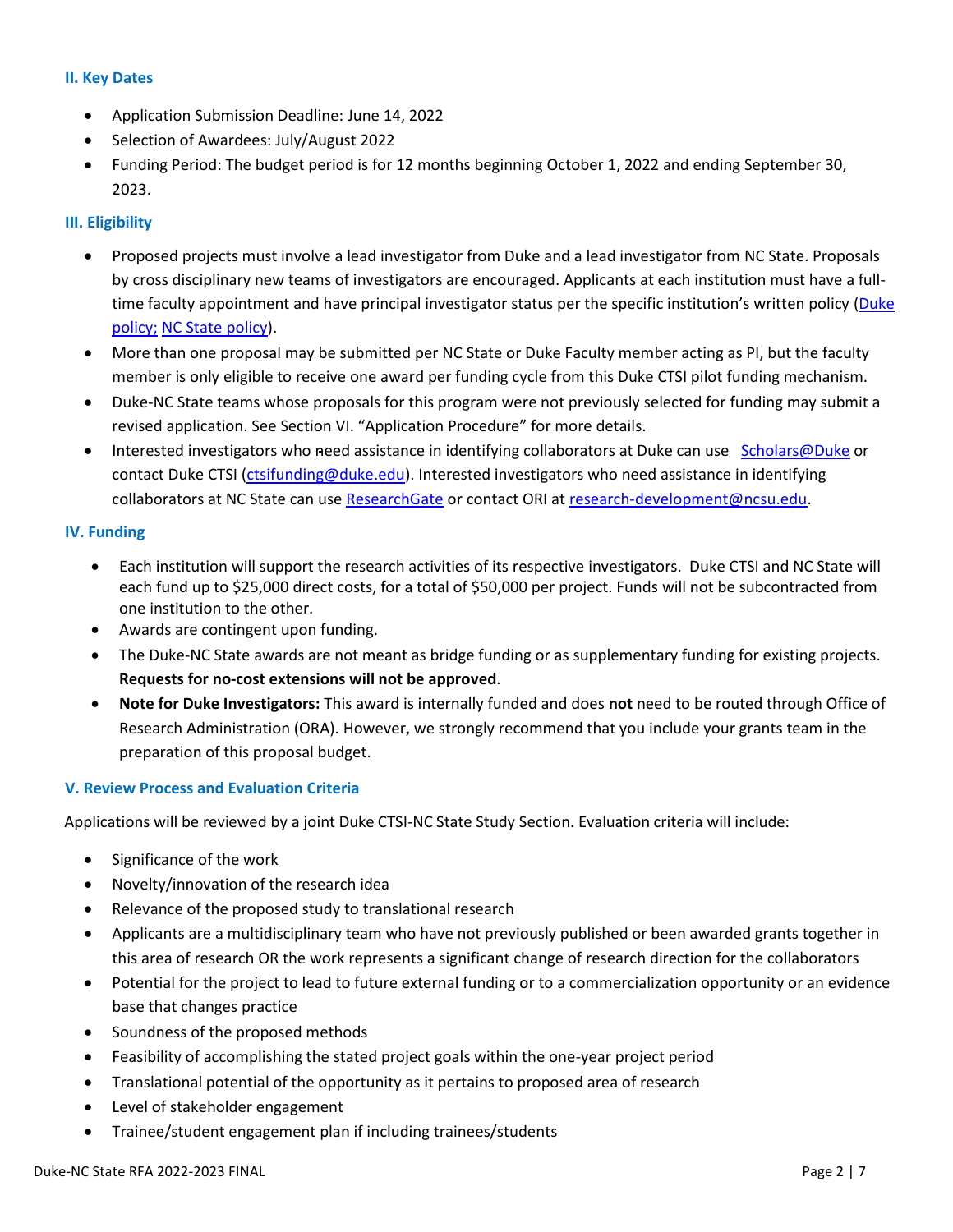## **VI. Application Procedure**

Proposals **must** be submitted via Duke's **MyResearchProposal** online submission system **as well as** NC State's Project Information and Navigation System **(PINS)** submission system.

- **To apply using PINS:**
	- o Visit [http://research.ncsu.edu/sparcs/systems-portal/pins/,](http://research.ncsu.edu/sparcs/systems-portal/pins/) click on "Log into PINS" and then "Create a new proposal" and submit under the NC State co-Principal Investigator's name. Select "Duke-NC State Collaborative Translational Research Grant" as the Direct Sponsor of this funding opportunity.
	- o You will upload a **single** PDF file that contains **all** of the relevant grant components requested in MyResearchProposal below.
- **To apply using MyResearchProposal:**
	- o Clic[k here](https://www.grantinterface.com/Home/Logon?urlkey=duke) to access MyResearchProposal and logon or choose "Create New Account" to apply. Proposals must be submitted under the Duke Principal Investigator's name.
	- o A step-by-step user's guide for applying via the MyResearchProposal platform is available **[here](https://ctsi.duke.edu/sites/default/files/2022-01/MRP_Application%20Instructions_rev%202021.02.08.pdf)**.
	- o Enter Access Code 'CTSI' then select the "Duke-NC State Collaborative Translational Research Grant Application –2022-2023" funding opportunity and follow the instructions.
	- o For questions concerning MyResearchProposal passwords or system issues, please contact [myresearchproposal@duke.edu](mailto:myresearchproposal@duke.edu) or call 919-668-4774.
	- Applicants will enter general project information via MyResearchProposal:
		- **Project Title, Brief Description, and Amount Requested**
		- **Investigator Information: Name, rank, and department.**
		- Resubmissions: Applications that were previously submitted and not funded will be asked to briefly describe additional data or other changes from the previous proposal.
- **The application sections are** (Note: Only sections 2,3, 7-11 will be uploaded as individual PDF files):
	- 1. **Scientific Abstract:** The abstract summary of the proposal for use by review committee members and Duke CTSI-NC State (500-word maximum). This section will be direct entry to the application form.
	- 2. **Specific Aims**: 1-page limit, including tables and figures. References do not count toward the 1-page limit; single line spacing, font no smaller than Arial 11, with at least 0.5-inch margins.
	- 3. **Research Plan:** The Research Plan should follow the standard NIH format with the following **mandatory sections** (5-page limit, including tables and figures. References do not count toward the 5-page limit; single line spacing, font no smaller than Arial 11, with at least 0.5-inch margins). Include where applicable clear evidence of how the proposal meets the review criteria.
		- Significance & Background, with explanation of unmet clinical need
		- **Innovation**
		- Approach, Methods, and Analysis (include [if applicable] stage of the project/product, hypotheses, design, procedures, sample recruitment, methods/measures, potential pitfalls and alternatives, benchmarks for success, facilities/environment plan, and data management and analysis plan) \*
		- **Timeline & table of quarterly milestones to be achieved**
	- 4. **Translation Plan:** Duke CTSI employs the Translational Science Benefits Model [\(TSBM\)](https://cpb-us-w2.wpmucdn.com/sites.wustl.edu/dist/4/1094/files/2018/02/Luke2018TSBM-2buxkvu.pdf) as a framework for planning, demonstrating, and communicating the impact of translational research. Applicants must choose a total of up to five Indicators of the TSBM that are germane to the proposal and specifically address how the proposed work will have an impact on the chosen TSBM Indicators [More details in the Application]. Using the TSBM, the applicant must identify primary impact indicators *and* clearly delineate the strategy and plan for successful translation, commercialization plan (if applicable); define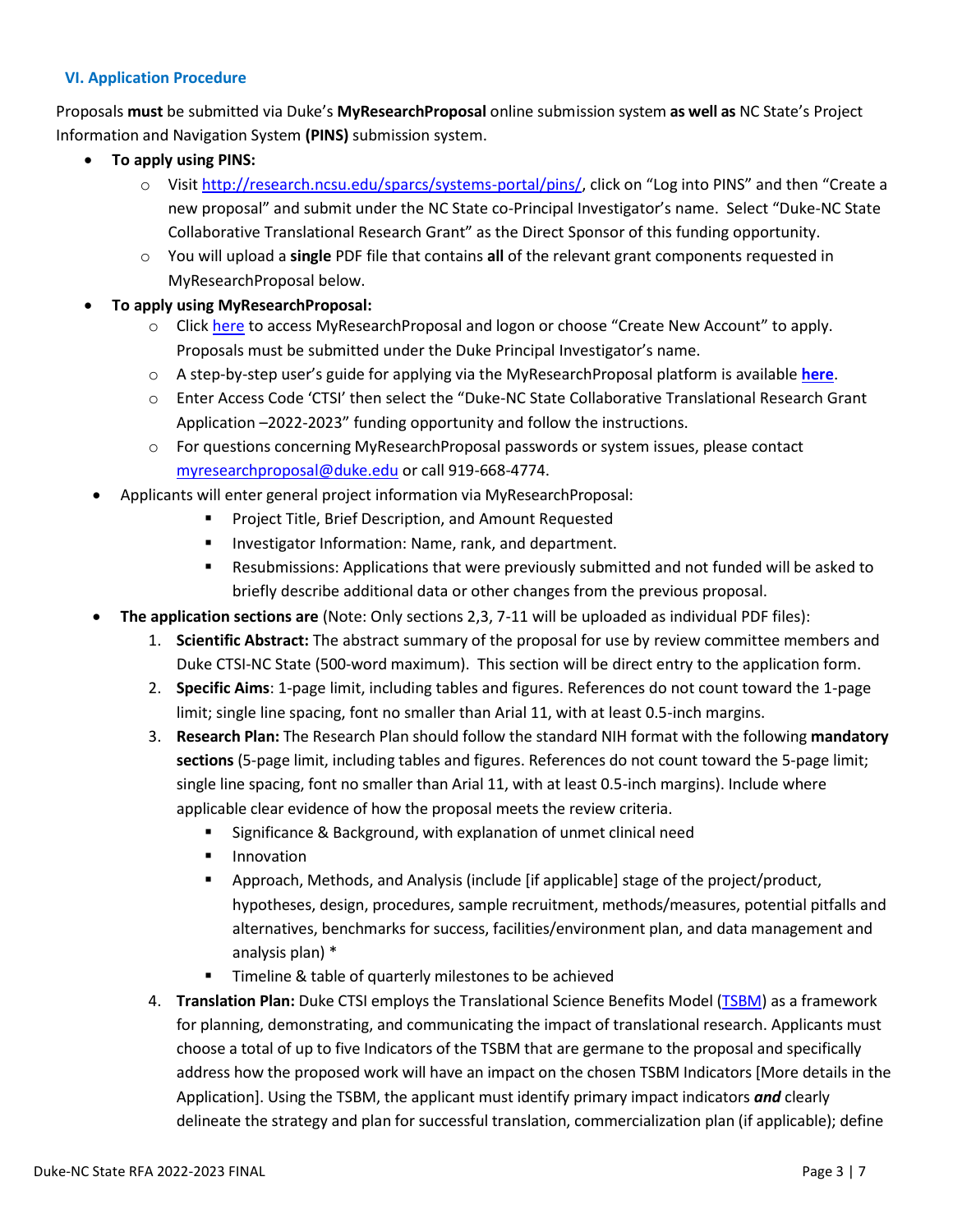what translation means in the context of the proposed project; and describe how translational success and impact can be evaluated and measured.

- 5. **Stakeholder Engagement Plan:** The applicant must clearly outline relevant stakeholders; strategies to engage with them; and delineate stakeholder-relevant outcomes (i.e., outcomes relevant to patients, consumers, families, practitioners, administrators, and/or policymakers).
- 6. **Student Engagement Plan:** The applicant must outline the roles and responsibilities of the mentor, mentoring activities, research areas of engagement, etc. if students are part of the research team.
- 7. **DRAFT Budget with Budget Justification** usin[g PHS 398 Form Pages 4 and 5](https://grants.nih.gov/grants/funding/phs398/phs398.html) (combined into a single PDF with no page limit). Initial submissions are approximate and do not need institutional approval. The Budget Justification should include sufficient detail for reviewers to assess whether appropriate resources have been requested. This **does not need to be routed through (ORA); Duke CTSI will route approved budgets to departments for review and approval.**
- 8. **Human and/or Animal Subjects Description:** Institutional Review Board (IRB) or Institutional Animal Care & Use Committee (IACUC) approval is encouraged but not required prior to submission. Briefly describe any human and/or animal subject issues. If human subjects are involved, provide a description of their involvement and characteristics, specific risks to subjects who participate, and protection against those risks. Describe the sources of materials that will be obtained from human subjects as part of their study participation. Provide assurance that the project will be reviewed and approved by the Duke and/or NC State IRB and comply with HIPAA. If vertebrate animals are to be used, provide a description of the proposed use of the animals in the work outlined and procedures for ensuring that discomfort, distress, pain and injury will be limited. Projects involving animal subjects must be reviewed and approved by a Duke and/or NC State IACUC (no page limit).
- 9. **NIH Biosketches** for key members of the research team (as a single PDF) using thi[s format.](http://grants.nih.gov/grants/forms/biosketch.htm)
- 10. Relevant Publication (**optional**; limit to 1 publication)
- 11. Letters of Support (**optional**; if more than one, combine into single PDF)

## **VII. Budget Guidelines**

Please note the following during budget preparation:

- A. The budget period is for 12 months beginning October 1, 2022 and ending September 30, 2023. Up to \$25,000 in direct costs at each institution may be requested. The amount requested from each institution must be equal as funds will not be subcontracted between Duke and NC State. Funding will not be available until applicable IRB or IACUC approved documentation, if applicable, is provided to Duke CTSI/NC State and subsequent NCATS approval.
- B. Budget Guidelines
	- a) Grant funds **may** be budgeted for:
		- Salary support for the PI or faculty collaborators
		- Research support personnel
		- Student stipend and tuition **if not** covered by other funding mechanisms. **NOTE: Teams are encouraged to identify areas in the application where students or trainees may be engaged as part of the research team**
		- Travel necessary to perform the research
		- Small equipment, research supplies and core lab costs (NOTE: Project specific research supplies are allowable, however supplies that are typically allocable across multiple projects or for lab-wide use are unallowable. See Section B below for additional information)
		- Other purposes deemed necessary for the successful execution of the proposed project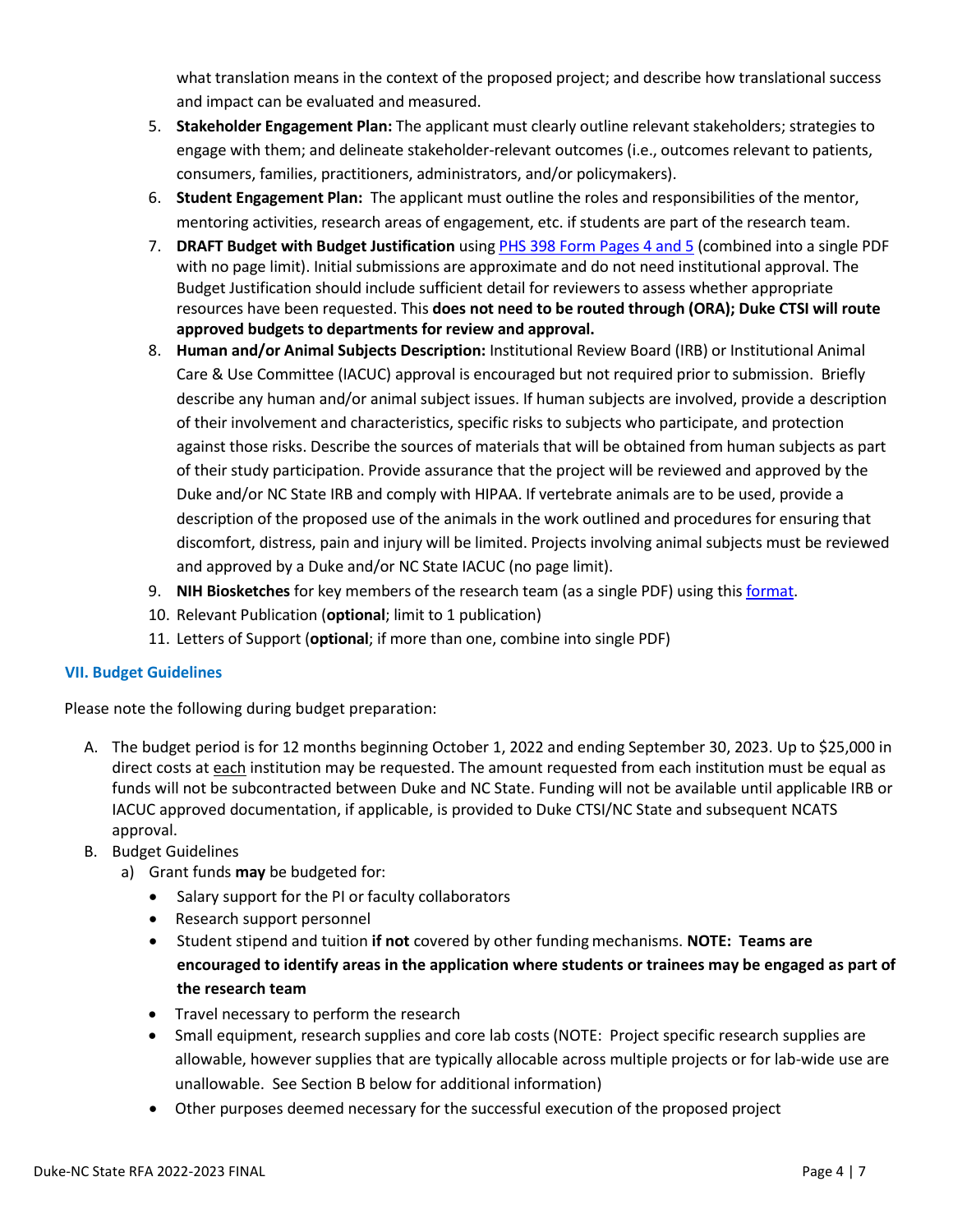- b) Grant funds may **not** be budgeted for:
	- General consumable supplies (**NOTE:** Project specific general consumable supplies are allowable, however supplies that are typically allocable across multiple projects or for lab-wide use are unallowable.)
	- Effort for post-doctoral trainees or fellows on training grant equivalents
	- Capital equipment
	- Office supplies or communication costs (excluding project specific teleconference charges), including printing and postage
	- Meals or travel, including to conferences, except as required to collect data
	- Professional education or training
	- Computers or audiovisual equipment
	- Cell phones
	- Manuscript preparation and submission
	- Indirect costs (F&A or G&A)
	- Subcontracts to other institutions
	- Foreign components, as defined in the [NIH Grants Policy Statement](https://www.google.com/url?sa=t&rct=j&q=&esrc=s&source=web&cd=2&cad=rja&uact=8&ved=0ahUKEwiyo_DotoHVAhWGSiYKHYf1BXkQjBAILjAB&url=https%3A%2F%2Fgrants.nih.gov%2Fgrants%2Fpolicy%2Fnihgps%2Fnihgps.pdf&usg=AFQjCNGQPgOkNVrQd4OtPS-uxTUsMCALhA)
- c) Awarded funds must be used to conduct the work proposed. All direct charges to this award must adhere to federal regulations and requirements regarding the use of CTSA funds. Duke CTSI and NC State reserve the right to revoke funding in the event it is determined that funds were not spent in accordance with the approved proposal.
- d) The general criteria for determining allowable direct costs on federally-sponsored projects is set forth in [2](https://www.gpo.gov/fdsys/pkg/CFR-2014-title2-vol1/pdf/CFR-2014-title2-vol1-part200.pdf)  CFR Part 200: [Uniform Administrative Requirements,](https://www.gpo.gov/fdsys/pkg/CFR-2014-title2-vol1/pdf/CFR-2014-title2-vol1-part200.pdf) Cost Principles, and Audit Requirements for Federal Awards (The Uniform Guidance). The Duke General [Accounting Procedure \(](https://finance.duke.edu/accounting/gap/m200-320.php)GAP) 200.320 is a resource to determine whether or not a particular cost item would be considered an allowable direct cost for budgeting and/or charging on a federally sponsored project.

#### **VIII. Terms of the Award**

## **A. Approvals Required Prior to Funding Start Date**

- Prior to receiving funds, research involving human subjects must have appropriate approvals from the Duke and/or NC State IRB. If the research includes live vertebrate animals, the appropriate IACUC animal research forms must also be approved before the project's start date. Either an IRB approval letter or an IRB response to a "Determination Whether Research or Similar Activities Require IRB Approval" must be submitted to Duke CTSI prior to funds being released. Human subjects or live vertebrate animal research must be reviewed in accordance with the university's general assurances and HIPAA. In addition, if the research involves human subjects, all personnel named on the budget page must have certification of training in the protection of human subjects prior to the start of the grant period.
- Research involving live vertebrate animals and/or human subjects **may require** approval by the National Center for Advancing Translational Sciences (NCATS) **prior** to receiving funds. The Duke CTSI will request required documents, which includes IRB and/or IACUC **approval** letters, from the Duke PIs and submit a regulatory package to NCATS for review and approval. NCATS requires up to 30 days for their review.
- Failure to submit documents in the requested timeframe may result in cancellation of funding.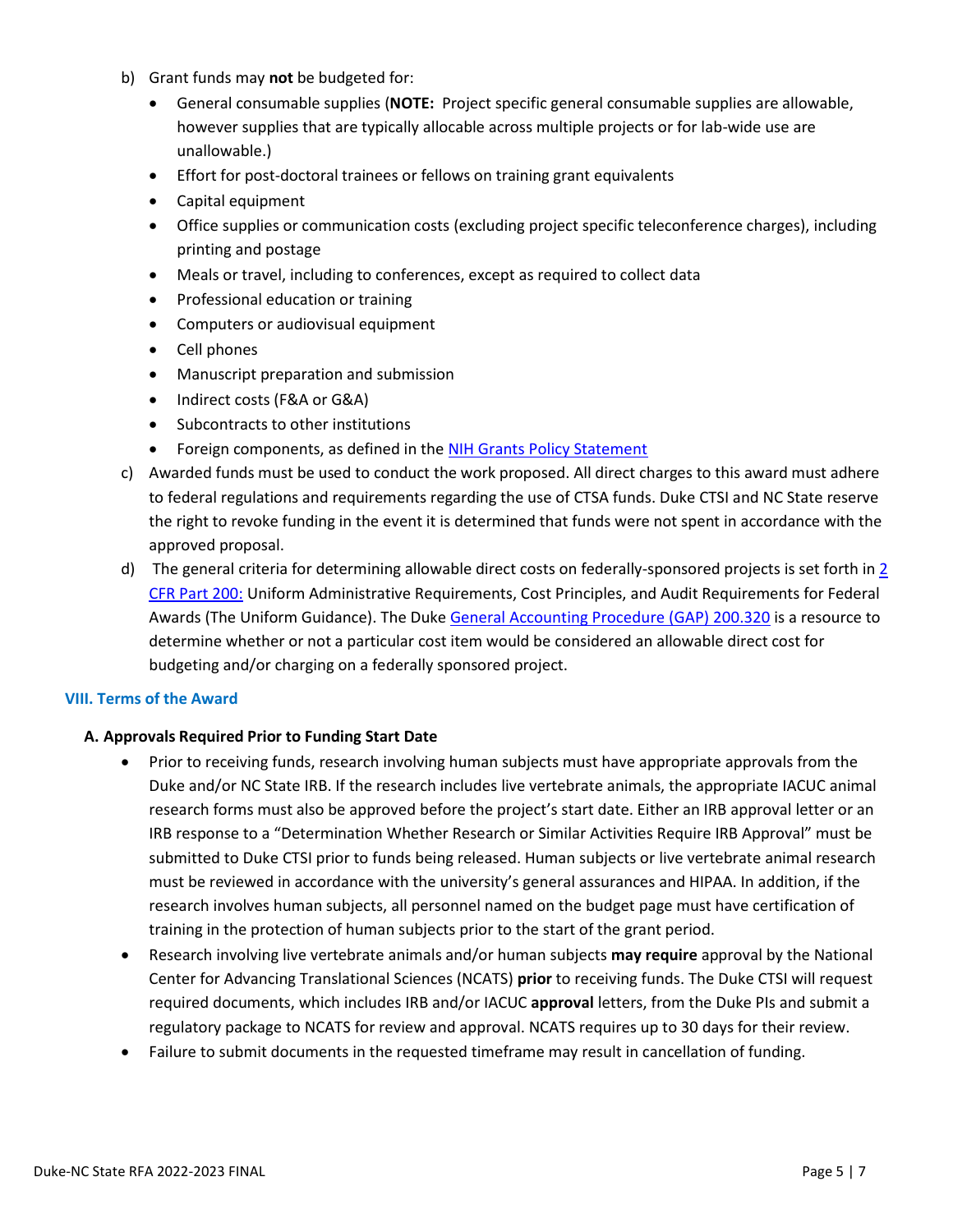## **Project Execution**

- Duke CTSI and NC State staff will work closely with funded team(s) throughout the grant period to monitor progress and, when necessary, provide assistance. A six-month interim progress report and a final progress report will be required. Duke CTSI and NC State require PIs to report annually, for up to five years postaward, the outcomes achieved due to the pilot award, e.g., subsequent external funding, publications, presentations and patents.
- A Duke CTSI Project Leader will be assigned to each funded project. The Duke and NC State investigators are required to interact regularly with the Duke CTSI Project Leader, who will work with the investigators to manage projects, report progress relative to planned milestones, and serve as a resource to identify and fulfill unmet project needs via the Duke CTSI and other key resources.
- Duke's CTSA grant Award Number UL1TR002553 notice of grant award **may** include both federal funding and our institutional commitment. The institutional funds used in our CTSA pilot funding programs take on the identity of federal funds in this award mechanism and therefore should be treated as such with regards to IRB, IACUC, and tech transfer office reporting. NCATS approval **may** be required prior to initiating research involving live vertebrate and/or human subjects, and **only** inventions resulting from pilot awards must be reported in iEdison and include UL1TR002553 as the source of federal funding.
- All publications that are the **direct** result of this funding **may be required to** reference: "Research reported in this publication was supported by the National Center for Advancing Translational Sciences of the National Institutes of Health under Award Number Award Number UL1TR002553. The content is solely the responsibility of the authors and does not necessarily represent the official views of the National Institutes of Health." Publications must also be registered in PubMed Central. After your publication is accepted, [click here](https://publicaccess.nih.gov/) for a guide to complying with the NIH Public Access Policy.
- Any awardee who leaves his or her position should contact Duke CTSI to discuss future plans for the project.

## **B. Post-Award Reporting**

- Duke CTSI tracks significant events ("translational units") required to translate a scientific discovery from laboratory, clinical or population studies into clinical or population-based applications to improve health by reducing disease incidence, morbidity and mortality. The Duke CTSI will contact investigators annually, for up to five years post award, to determine if any translational units have been achieved as a result of this award. Examples include:
	- o Abstract presentations, manuscripts, published guidelines
	- o Follow-on funding (e.g., grants, SBIR/STTR, angel and venture capital investment)
	- $\circ$  Milestones achieved in animal models, manufacturing and toxicity campaigns
	- o Regulatory meetings and filings (e.g., 510K, IDE, IND, BLA, NDA)
	- o Initiation of appropriate clinical studies
	- o Improved diagnosis or treatment of disease
	- o Implementation in clinical practice or community
	- o Translation of models to other geographical areas
	- o Translation of models to other therapeutic areas
	- o Clinical outcomes in practice and communities
	- o Clinical guideline or guidelines updated
	- $\circ$  Agreements with partners and strategic collaborators to translate more broadly
	- $\circ$  Commercialization (e.g. new intellectual property, patent applications, license, commercial partnerships, start-up company)